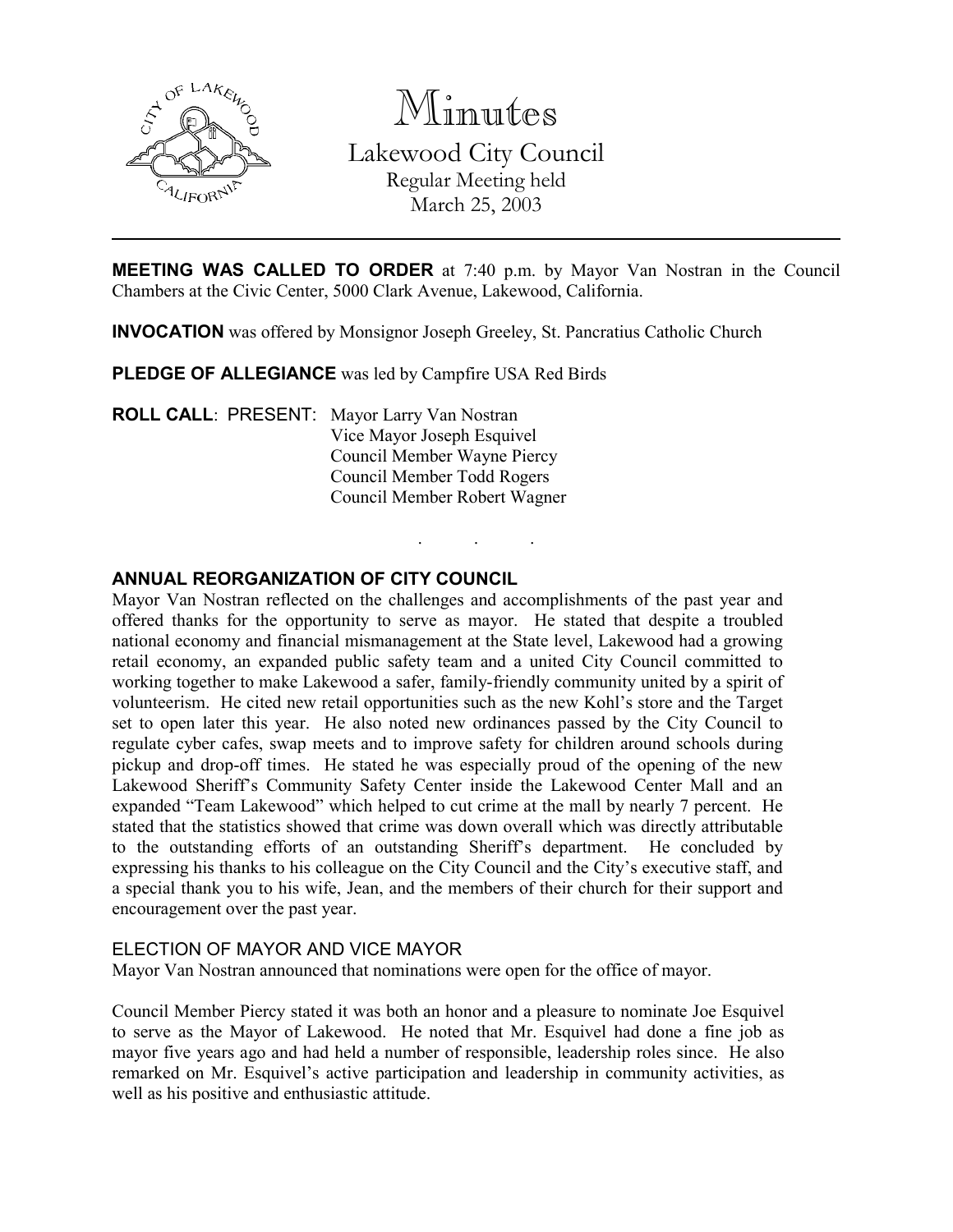City Council Minutes March 25, 2003 Page 2

#### ANNUAL REORGANIZATION OF CITY COUNCIL - Continued

COUNCIL MEMBER PIERCY MOVED AND COUNCIL MEMBER ROGERS SECONDED TO NOMINATE JOE ESQUIVEL TO SERVE AS MAYOR. THERE BEING NO OBJECTION, JOE ESQUIVEL WAS DECLARED MAYOR BY ACCLAMATION.

Mayor Esquivel presented outgoing Mayor Van Nostran with a plaque and scrapbook commemorating his year of service as Mayor. Mayor Esquivel also presented Mrs. Jean Van Nostran with a bouquet of flowers in recognition of her support for her husband and the many demands made on their time during his year as mayor.

Mayor Esquivel introduced the members of his family in the audience. He thanked his colleagues for the honor of appointing him to serve as mayor and acknowledged that it would take the whole City Council working together as a team to face the challenges in the year to come. He stated that the first order of business would be to address plans by the Governor to balance the State budget at the expense of cities and that he would strongly support a State Constitutional amendment that would prohibit the State from shifting local government revenues to cover overspending by the State. He noted that it was also vital to oppose any reform plan which would take away local control of land use. He stated that although Lakewood was approaching its 50th anniversary, the basic issues of local control, land use and neighborhood preservation, remained the same. He announced that celebration of the City's 50th anniversary would begin with the "49 and Counting" programs, including special features on the City's website, a fireworks show sponsored by the MaceRich Company on May 3rd at the Lakewood Center Mall, and a student writing program entitled, "The Write Stuff." He concluded by extending an invitation to celebrate Lakewood's past.

Mayor Esquivel announced that nominations were open for the office of Vice Mayor.

Council Member Piercy stated he was pleased to nominate a man who had demonstrated leadership qualities far beyond his years, and who had developed into a Council Member of quality, ready to serve as the Vice Mayor.

COUNCIL MEMBER PIERCY MOVED AND COUNCIL MEMBER VAN NOSTRAN SECONDED TO NOMINATE TODD ROGERS TO SERVE AS THE VICE MAYOR. THERE BEING NO OBJECTION, IT WAS SO ORDERED.

. . .

#### ROUTINE ITEMS:

COUNCIL MEMBER PIERCY MOVED AND VICE MAYOR ROGERS SECONDED TO APPROVE ROUTINE ITEMS 1 THROUGH 8.

- RI-1 Approval of Minutes of the Meetings held January 28, 2003
- RI-2 Approval of Personnel Transactions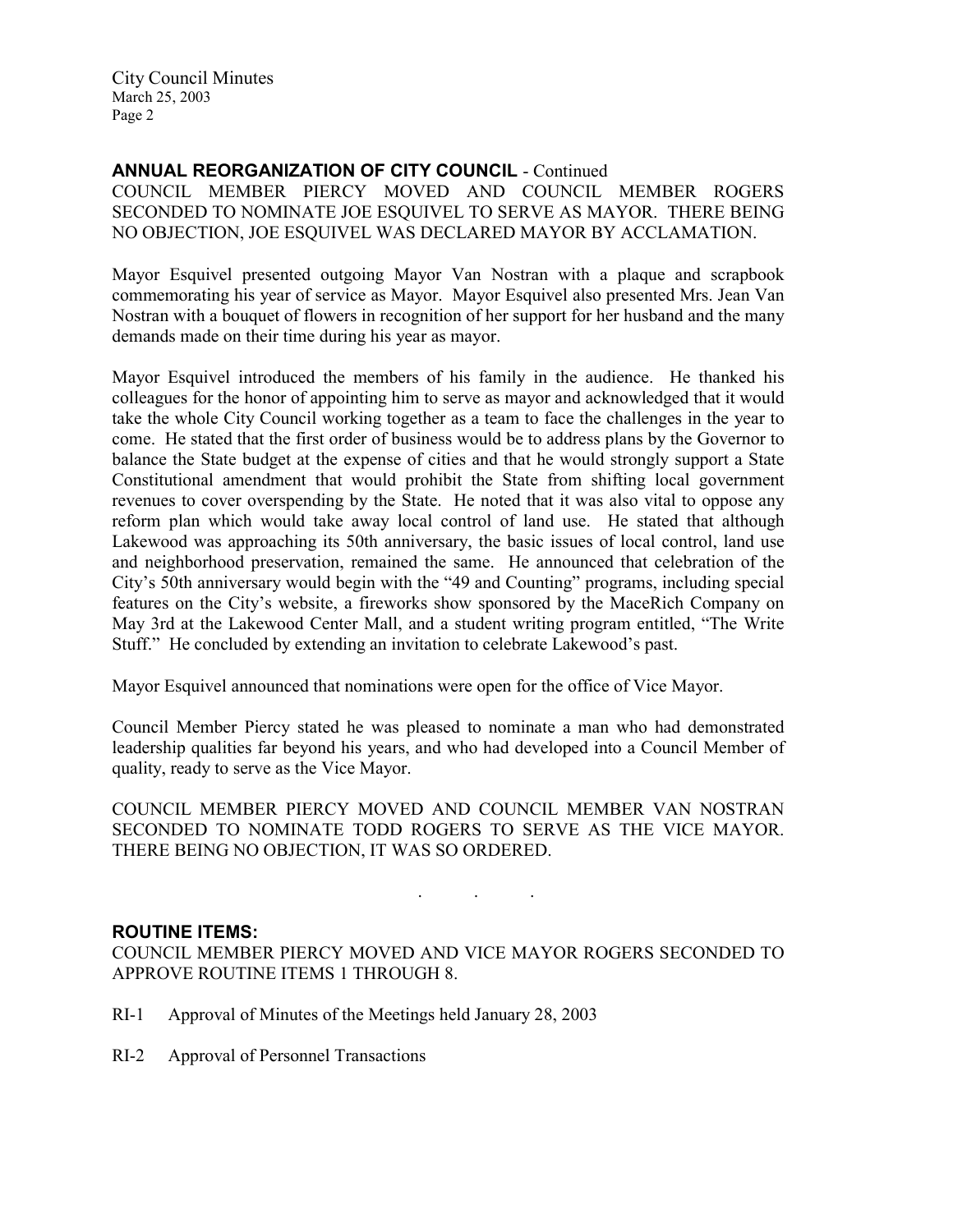City Council Minutes March 25, 2003 Page 3

#### ROUTINE ITEMS: Continued

- RI-3 Approval of Registers of Demands dated February 6, February 13, February 20, February 27, March 6, and March 13, 2003
- RI-4 Approval of Monthly Report of Investment Transactions
- RI-5 Approval of Participation in Coalition for Practical Regulation (CPR)
- RI-6 Approval of Release of Subdivision Bonds for Tract No. 52771, 11508-16215 215th Street
- RI-7 RESOLUTION NO. 2003-10; A RESOLUTION OF THE CITY COUNCIL OF THE CITY OF LAKEWOOD GIVING NOTICE OF THE PROPOSED VACATION OF THE PUBLIC ALLEY WEST OF HAYTER AVENUE BETWEEN DEL AMO BOULEVARD AND HARDWICK STREET, AS SHOWN ON MAP ATTACHED HERETO, AND SETTING A HEARING ON SAID PROPOSED VACATION IN THE CITY COUNCIL CHAMBERS LOCATED IN THE CENTRE AT SYCAMORE PLAZA, 5000 CLARK AVENUE, LAKEWOOD, CALIFORNIA, AT 7:30 P.M. ON TUESDAY, APRIL 22, 2003
- RI-8 RESOLUTION NO. 2003-11; A RESOLUTION OF THE CITY COUNCIL OF THE CITY OF LAKEWOOD APPROVING THE APPLICATION FOR FUNDS FOR THE URBAN FORESTRY GRANT PROGRAM AS PROVIDED THROUGH PROPOSITION 12 FUNDING

UPON ROLL CALL VOTE, THE MOTION WAS APPROVED:

AYES: COUNCIL MEMBERS: Piercy, Rogers, Van Nostran, Wagner and Esquivel NAYS: COUNCIL MEMBERS: None

# 1.1 • GENERAL PLAN AMENDMENT AND ZONE CHANGE FOR PROPERTY LOCATED AT ALLINGTON STREET

. . .

The Director of Community Development, Chuck Ebner, displayed slides and gave a brief oral presentation based on the memorandum contained in the agenda. He reported that a request had been received from the Schwendener Corporation for approval of a General Plan Amendment and a Zone Change, from Single-Family Residential to Planned Development Single Family, for a parcel located at the northwest corner of Woodruff Avenue and Allington Street. He advised that the PDSF designation allowed greater flexibility in the design and configuration of a project and required a precise plan to lock down the requirements for the project. He stated that the subject site was comprised of three separate parcels which had been developed with three dwelling units, two of which were landlocked and had no direct access except through the parcel fronting on Allington Street. The proposed precise plan called for the construction of eight single-family detached homes, with attached garages to be accessed from the existing alley which would be widened and designated as a lane, pursuant to Fire Department accessibility requirements. He reviewed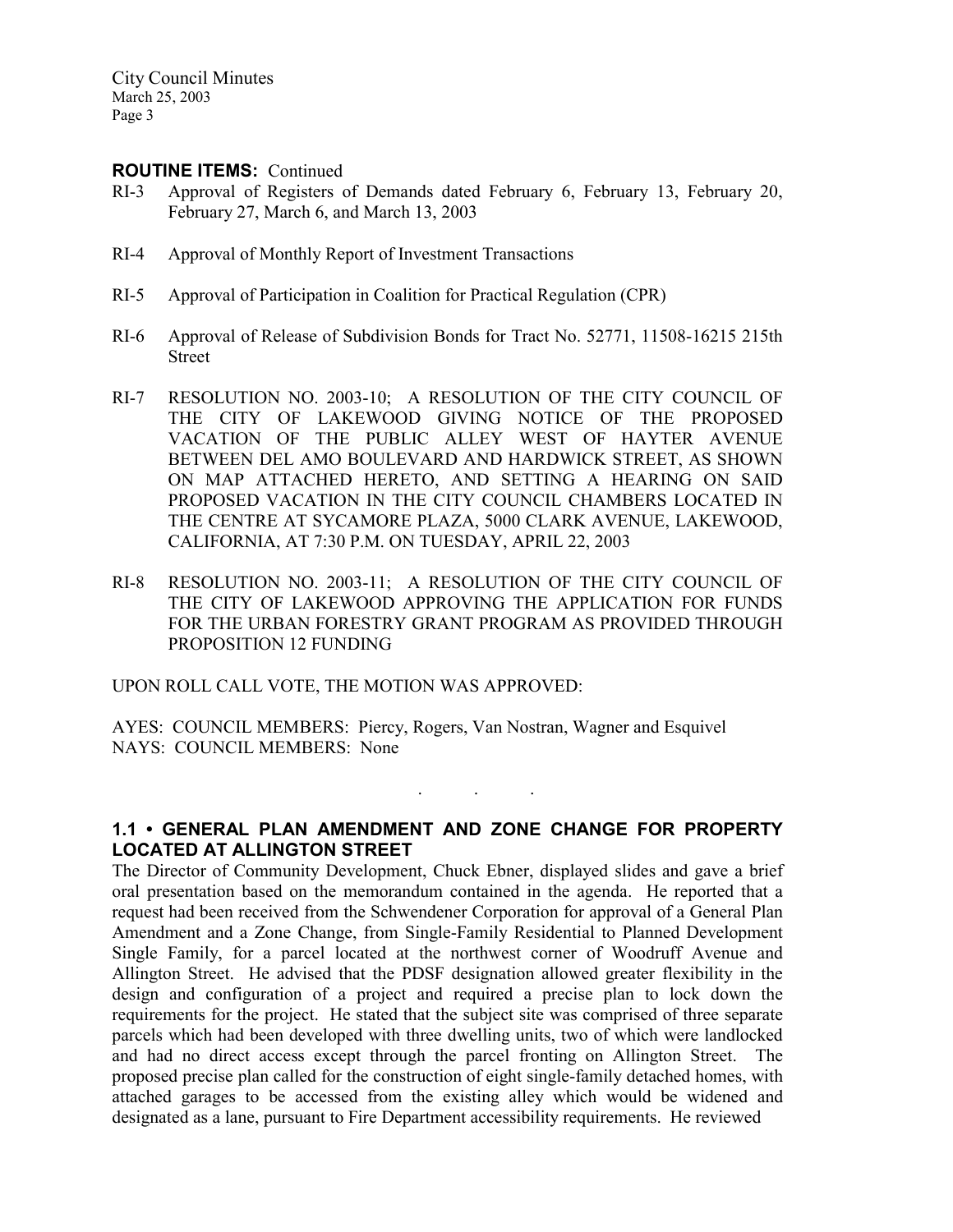# 1.1 • GENERAL PLAN AMENDMENT AND ZONE CHANGE FOR PROPERTY LOCATED AT ALLINGTON STREET - Continued

the traffic impacts generated by the proposed project and advised that they had been found to be insignificant. To ensure sufficient water for the project, the Department of Water Resources was recommending that the developer pay a water supply acquisition fee. He reviewed the maps and other materials relevant to the project and stated the applicant was requesting simultaneous approval of both the Development Plan and the Precise Plan. He stated that the resolution for Tentative Tract Map No. 53909 included suggested conditions and comments from reviewing agencies, which would be incorporated into the final map. He advised that an Initial Study had been prepared for the proposed project pursuant to CEQA guidelines and that a Mitigated Negative Declaration had been prepared for the project. He concluded by stating that the project had been reviewed by the Planning and Environment Commission who was recommending that the City Council hold a public hearing and then approve General Plan Amendment No. 2003-2, introduce Ordinance No. 2003-3 to approve Zone Change No. 105, and approve Tentative Tract map No. 53909.

Council Member Van Nostran, noting the utility poles located on the site, inquired about undergrounding the utility services. Mr. Ebner responded by stating that although the actual service to the homes would be underground, the poles would remain on the property.

Council Member Piercy expressed concern about how narrow the alley appeared at only 26 feet, especially if cars were parked in the alley. He also agreed with Council Member Van Nostran that the utilities should be undergrounded if possible.

City Attorney John S. Todd advised that since the utility poles on the site apparently provided service to other neighboring properties, the developer could not legally be required to provide improvements outside the development.

Responding to a question from Council Member Wagner, Mr. Glancy stated that there was an existing account specifically for the acquisition of water rights to which the required fee would be deposited.

Vice Mayor Rogers determined from Mr. Ebner that residents of the neighborhood, who had appeared at the Planning and Environment Commission hearing had spoken in favor of the project.

Mayor Esquivel opened the public hearing at 8:28 p.m. and called for anyone in the audience wishing to address the City Council on this matter.

Alan Schwendener, the developer, noted that the original proposal for the site had proven to be not workable and thanked the City's planning staff for assistance in working out the best project for the site. He stated that the neighboring property owners had expressed concerns about parking, trash pickup and surrounding walls, which had been addressed. He confirmed that the utility poles had to remain on the property because they provided service to surrounding properties and stated that the alley would be posted for no parking and that on site parking restrictions would be policed by the homeowners' association.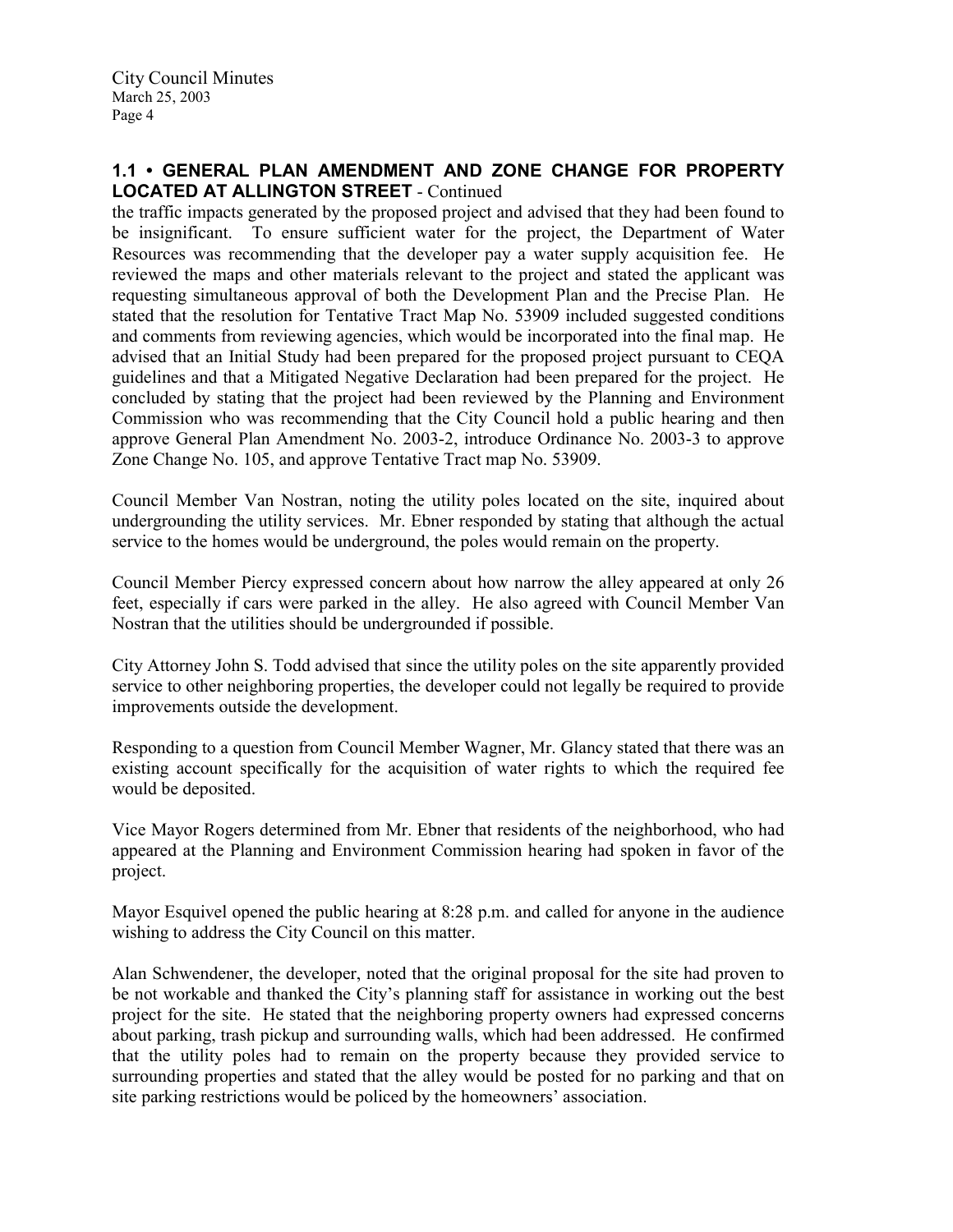# 1.1 • GENERAL PLAN AMENDMENT AND ZONE CHANGE FOR PROPERTY LOCATED AT ALLINGTON STREET - Continued

Bud Ouellette stated he was the current tenant of the existing middle unit on the subject property. He stated that he felt the quality of the proposed project would be a positive addition to the City.

Yvonne Brasil stated she had acted as the agent and had located the subject property for Mr. Schwendener. She remarked that he had previously completed a number of fine developments.

Jacqueline Rynerson requested clarification on how the open space in the development would be shared and who would enforce those requirements.

Mr. Schwendener responded by stating that each adjacent homeowner would grant an easement to the neighboring homeowner to provide maximum use of the available open space and that any disputes would be settled by the homeowners' association.

Responding to a question from the City Attorney, Mr. Ebner stated that staff would ensure that maintenance of the open space would be included in the Covenants, Conditions  $\&$ Restrictions for the subject project.

COUNCIL MEMBER WAGNER MOVED AND COUNCIL MEMBER PIERCY SECONDED TO CLOSE THE PUBLIC HEARING. UPON ROLL CALL VOTE, THE MOTION WAS APPROVED:

AYES: COUNCIL MEMBERS: Piercy, Rogers, Van Nostran, Wagner and Esquivel NAYS: COUNCIL MEMBERS: None

COUNCIL MEMBER WAGNER MOVED AND VICE MAYOR ROGERS SECONDED TO ADOPT RESOLUTION NO. 2003-12.

RESOLUTION NO. 2003-12; A RESOLUTION OF THE CITY COUNCIL OF THE CITY OF LAKEWOOD AMENDING THE LAND USE ELEMENT OF THE GENERAL PLAN TO CHANGE THE DESIGNATION OF A PARCEL OF LAND LOCATED AT 5813 ALLINGTON STREET, LAKEWOOD, CALIFORNIA, FROM LOW DENSITY RESIDENTIAL TO MEDIUM/HIGH DENSITY RESIDENTIAL, AND DESIGNATED AS GENERAL PLAN AMENDMENT NO. 2003-2

UPON ROLL CALL VOTE, THE MOTION WAS APPROVED:

AYES: COUNCIL MEMBERS: Piercy, Rogers, Van Nostran, Wagner and Esquivel NAYS: COUNCIL MEMBERS: None

COUNCIL MEMBER WAGNER MOVED AND COUNCIL MEMBER PIERCY SECONDED TO INTRODUCE ORDINANCE NO. 2003-3.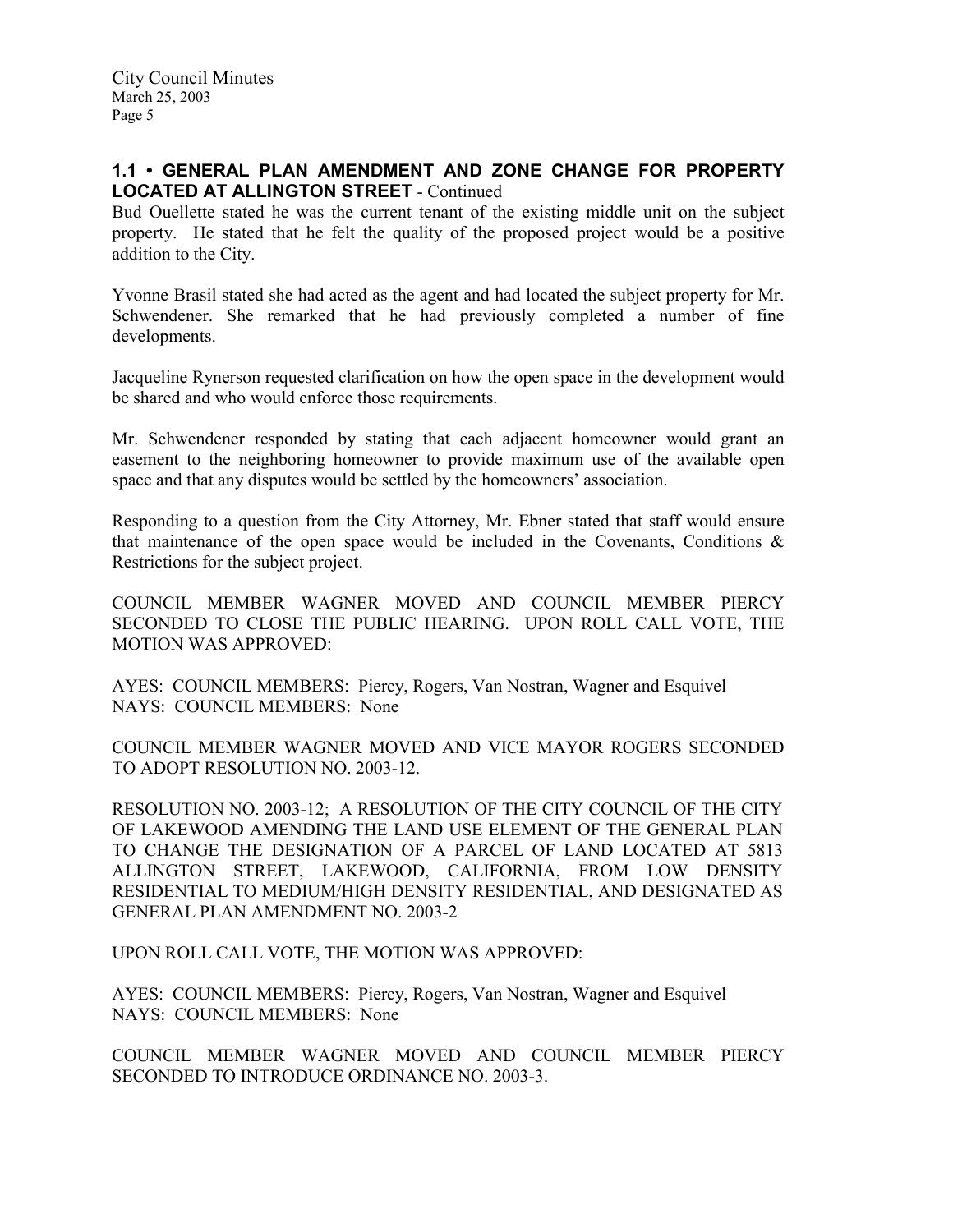1.1 • GENERAL PLAN AMENDMENT AND ZONE CHANGE FOR PROPERTY LOCATED AT ALLINGTON STREET - Continued

ORDINANCE NO. 2003-3; AN ORDINANCE OF THE CITY COUNCIL OF THE CITY OF LAKEWOOD AMENDING THE ZONING MAP OF THE CITY OF LAKEWOOD BY CHANGING THE ZONING FROM R-1 (SINGLE-FAMILY RESIDENTIAL) TO PDSF (PLANNED DEVELOPMENT SINGLE FAMILY) ON PROPERTY LOCATED AT ALLINGTON STREET, DESIGNATED AS ZONE CHANGE CASE NO. 105

UPON ROLL CALL VOTE, THE MOTION WAS APPROVED:

AYES: COUNCIL MEMBERS: Piercy, Rogers, Van Nostran, Wagner and Esquivel NAYS: COUNCIL MEMBERS: None

VICE MAYOR ROGERS MOVED AND COUNCIL MEMBER PIERCY SECONDED TO ADOPT RESOLUTION NO 2003-13.

RESOLUTION NO. 2003-13; A RESOLUTION OF THE CITY COUNCIL OF THE CITY OF LAKEWOOD APPROVING TENTATIVE TRACT MAP NO. 53909

UPON ROLL CALL VOTE, THE MOTION WAS APPROVED:

AYES: COUNCIL MEMBERS: Piercy, Rogers, Van Nostran, Wagner and Esquivel NAYS: COUNCIL MEMBERS: None

## 2.1 • ADOPTION OF SIGNATURE RESOLUTIONS

COUNCIL MEMBER VAN NOSTRAN MOVED AND COUNCIL MEMBER PIERCY SECONDED TO ADOPT RESOLUTIONS NO. 2003-14 THROUGH NO. 2003-16.

. . .

RESOLUTION NO. 2003-14; A RESOLUTION OF THE CITY COUNCIL OF THE CITY OF LAKEWOOD AUTHORIZING THE CITY TREASURER TO DEPOSIT FUNDS FOR SAFEKEEPING AND INVESTMENT AND AUTHORIZING WITHDRAWAL OF FUNDS FROM DEPOSITORIES

RESOLUTION NO. 2003-15; A RESOLUTION OF THE CITY COUNCIL OF THE CITY OF LAKEWOOD AUTHORIZING THE USE OF THE FACSIMILE SIGNATURE OF JOSEPH ESQUIVEL, MAYOR, IN THE EXECUTION OF PUBLIC SECURITIES AND INSTRUMENTS OF PAYMENT

RESOLUTION NO. 2003-16; A RESOLUTION OF THE CITY COUNCIL OF THE CITY OF LAKEWOOD AUTHORIZING THE USE OF THE FACSIMILE SIGNATURE OF, MAYOR PRO TEM, IN THE EXECUTION OF PUBLIC SECURITIES AND INSTRUMENTS OF PAYMENT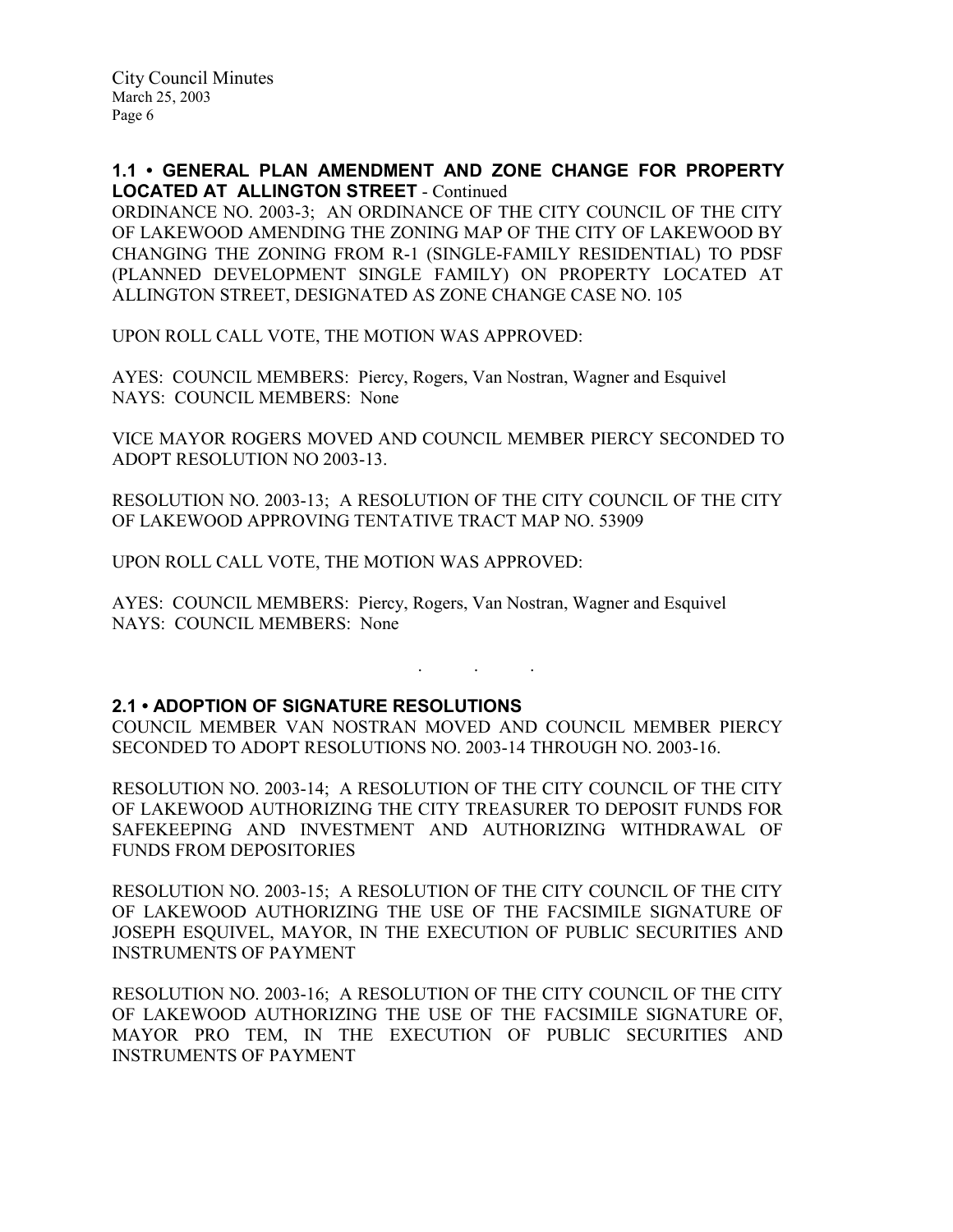# 2.1 • ADOPTION OF SIGNATURE RESOLUTIONS - Continued

UPON ROLL CALL VOTE, THE MOTION WAS APPROVED:

AYES: COUNCIL MEMBERS: Piercy, Rogers, Van Nostran, Wagner and Esquivel NAYS: COUNCIL MEMBERS: None

# 3.1 • SHORT-TERM AGREEMENT WITH CLEAR CHANNEL OUTDOOR FOR RETENTION OF BUS SHELTERS

. . .

Lisa Rapp, Director of Public Works, gave a brief oral presentation based on the memorandum contained in the agenda and stated that although the City had been served by advertising bus shelters owned by Clear Channel Outdoor and its predecessors since 1990, they had indicated their intention to cease operations and remove the shelters beginning April 1, 2003. Staff had negotiated with Clear Channel to leave the shelters in place for a period of three months, so that plans could be developed for appropriate street furniture and landscaping to address transit riders' needs. It was the recommendation of staff that the City Council approve a short-term agreement for the retention of the existing bus shelters in a form to be approved by the City Attorney.

Responding to a question from Council Member Van Nostran, Ms. Rapp stated that the temporary maintenance for the existing shelters would be provided by contract.

COUNCIL MEMBER VAN NOSTRAN MOVED AND COUNCIL MEMBER PIERCY SECONDED TO APPROVE STAFF'S RECOMMENDATION. UPON ROLL CALL VOTE, THE MOTION WAS APPROVED:

AYES: COUNCIL MEMBERS: Piercy, Rogers, Van Nostran, Wagner and Esquivel NAYS: COUNCIL MEMBERS: None

. . .

At 8:43 p.m., the Regular Meeting of the City Council was recessed for the Meeting of the Lakewood Redevelopment Agency. At 8:45 p.m., the City Council Meeting was reconvened.

. . .

## ORAL COMMUNICATIONS:

Debbie Fields, Robert Bilevich, Stephanie Alford, Ramona Kelly, Kenneth Rogers, Bill Albriton and Jerry Roman addressed the City Council regarding traffic problems in their neighborhood and requested Council consider stop controls for the intersection of Claretta Avenue and Centralia Street.

 $\mathbf{r}$  .  $\mathbf{r}$  ,  $\mathbf{r}$  ,  $\mathbf{r}$  ,  $\mathbf{r}$  ,  $\mathbf{r}$  ,  $\mathbf{r}$  ,  $\mathbf{r}$